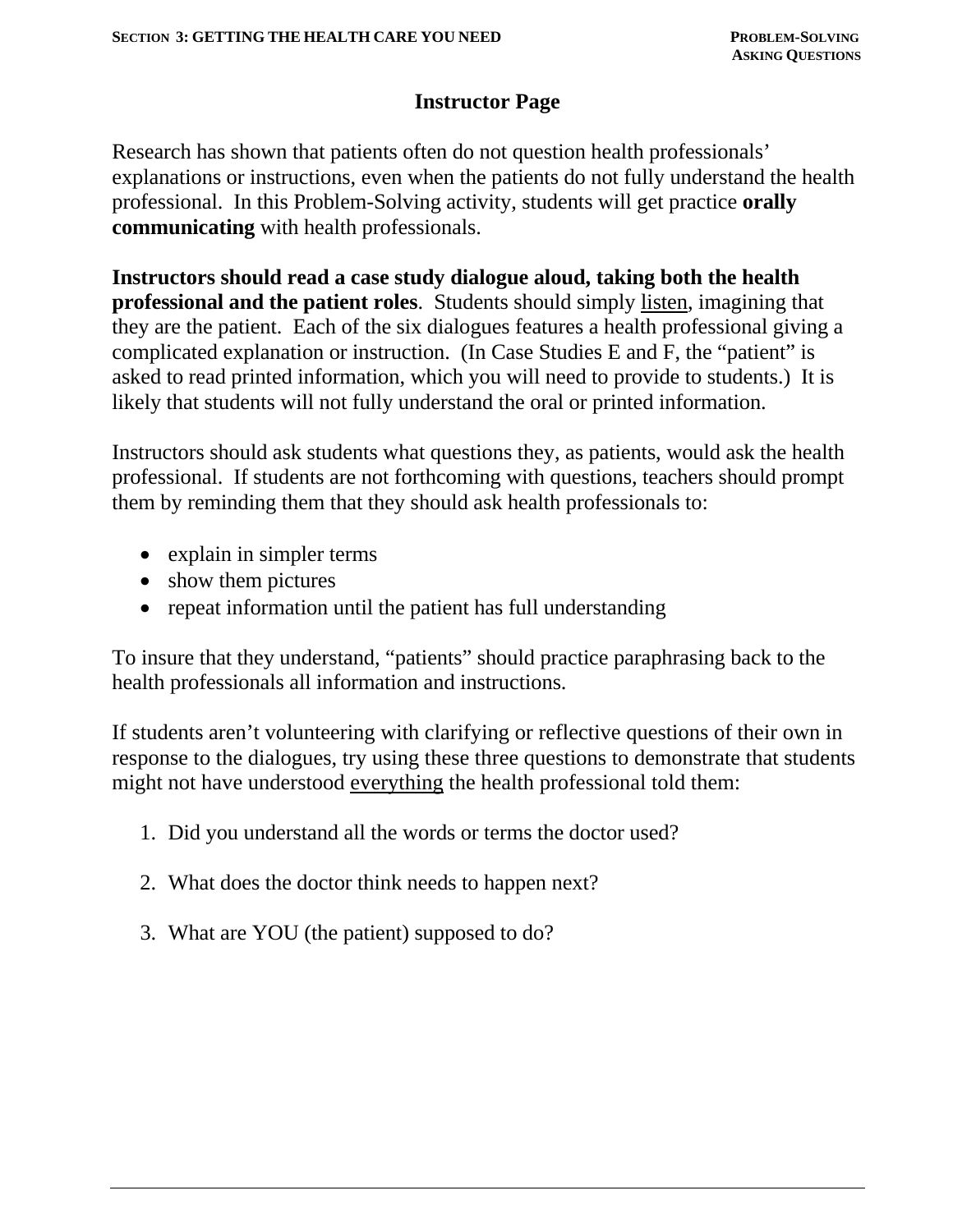#### **Case Study A: Tests Needed For a Diagnosis**

*Directions:* Listen to the following discussion between a patient and a doctor. If you were the patient, what questions would you ask after the doctor gives you this information?

Maria Sanchez is a 33-year-old woman with Type 2 diabetes, but she does not know that yet. She went to see her doctor for her annual checkup. The doctor has examined her and asked her some questions. The doctor told her he was concerned that she might have Type 2 diabetes, which was why he took some blood tests. The results are back.

Dr. Johnson is now talking to Maria.

- Doctor: Your blood test showed a blood glucose level of 220 mg/dl. The normal range for blood glucose on this test is less than 200 mg/dl. However, to be certain, I want you to submit to additional tests, including a blood glucose level and an oral glucose tolerance test. Both tests require that you fast at least 12 hours before taking the tests. So, the night before the test, finish eating dinner before 7:00 p.m. and then come in at 9:00 a.m. for the test. Okay, do you have any questions?
- Patient: Am I going to die?
- Doctor: No, no, you're not dying. You don't need to be afraid. But, being a Type 2 diabetic is a serious health concern. If you have diabetes, it is controllable.

 However, my diagnosis is not certain. In order for me to make a final diagnosis, you need to have two abnormally high glucose readings at two separate times and I need to check your glucose tolerance. That's why I'm going to have you come back next week for more tests. We'll go over the instructions on diet, exercising, monitoring your blood glucose, and other ways you can care for yourself. I'll also refer you to other people who will help with your treatment plan. Okay?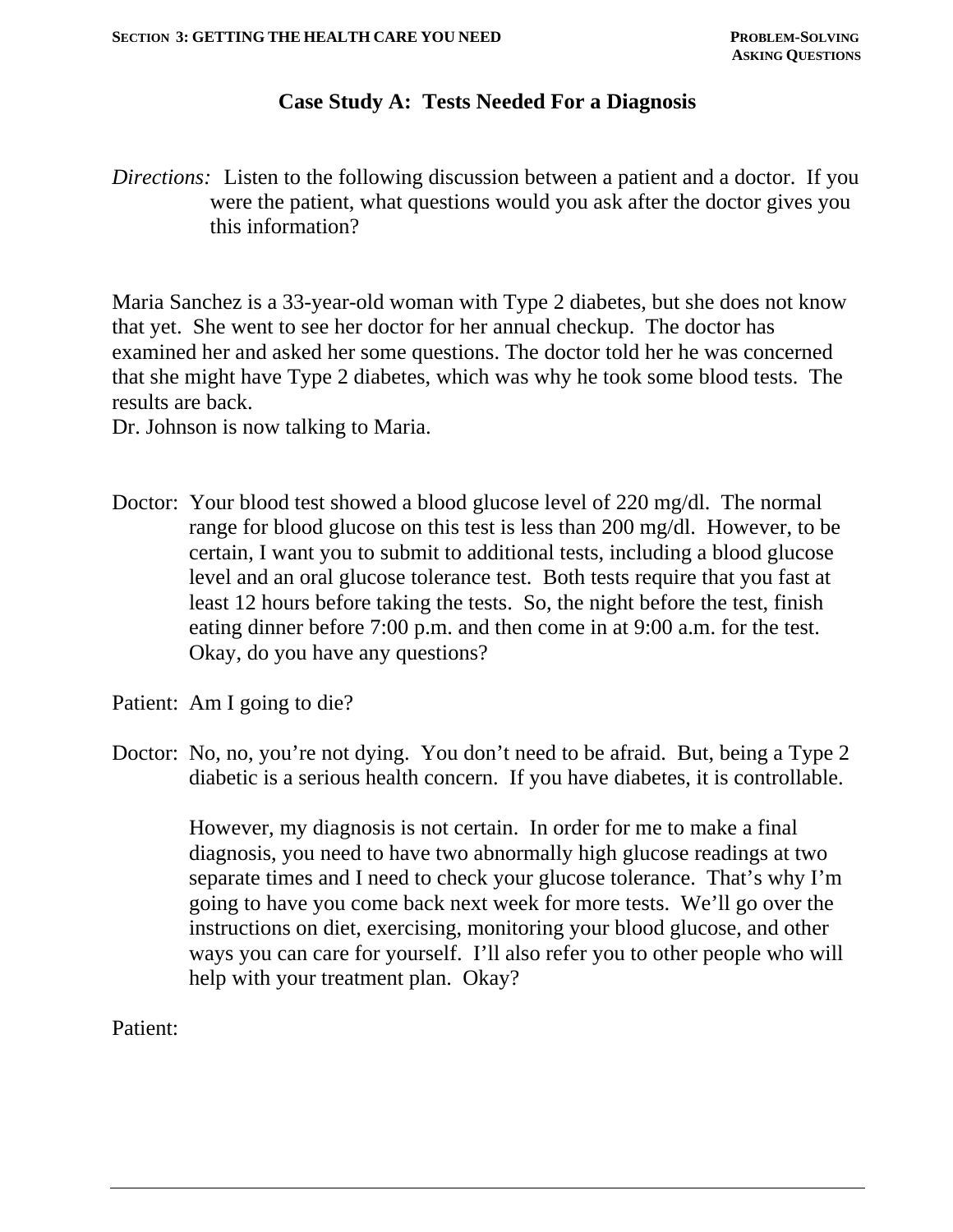#### **Case Study B: Changing Medication**

*Directions:* Listen to the following discussion between a patient and a doctor. If you were the patient, what questions would you ask after the doctor gives you this information?

Maria Sanchez is a 33-year-old woman who was diagnosed with Type 2 diabetes. Unfortunately, diet and exercise did not work and she was placed on medication six months ago. She recently had some blood tests and her doctor asked her to come to his office to discuss the results.

Doctor: Hello, Mrs. Sanchez. As you know, this consultation is to discuss the result of your recent blood tests. Your BMP shows that your electrolyte counts are fine, but what worries me is your glucose level, which was measured at 356. This value is well above normal, which is 126.

 Because of this high glucose level, I tested your Hb A1C, which came back at 12%. The normal level is below 6.5%. This tells me that, for at least the last four months, you've had poor control over your glucose levels. These high glucose levels are putting you at risk for serious complications. We're going to change your medication regimen to see if we can get your glucose levels under control.

#### Patient:

Doctor: You've been taking Metformin, which is a drug that lowers your blood glucose by acting on your liver's metabolism of glycogen, the storage form of glucose, and your body's absorption of glucose. However, the Metformin has not been having the effect we've wanted so I'm going to add Glipizide to your treatment regimen. Instead of acting on glucose, the Glipizide acts on your pancreas to enable it to produce more insulin. This will help your cells take up the glucose in your blood stream more easily.

 I'm going to start you on extended release Glipizide tablets. Take one 5 milligram tablet in the morning with breakfast. After two months, we'll recheck your glucose levels and see if we need to increase the dosage then. Do you have any questions?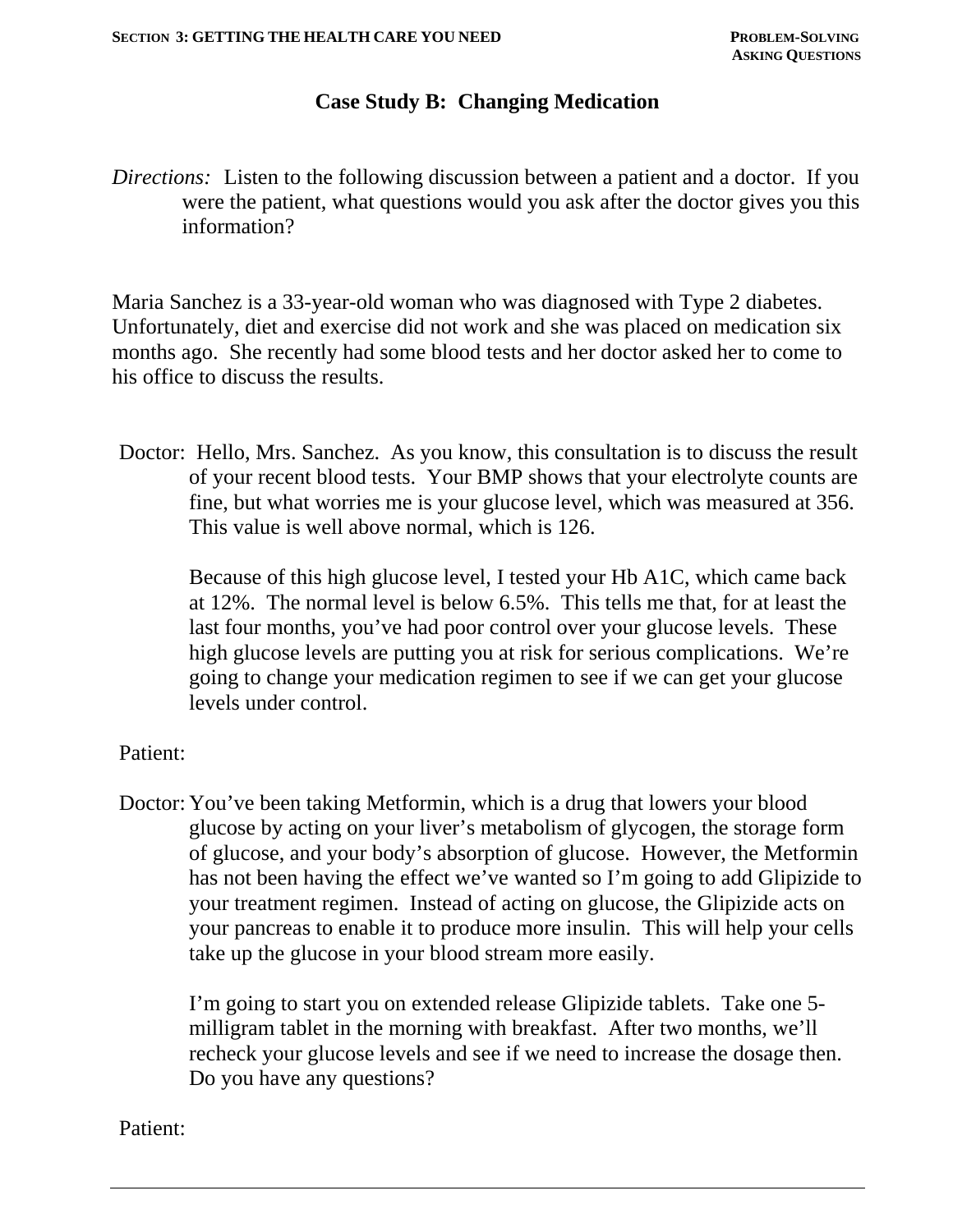# **Case Study C: Test Results**

*Directions:* Listen to the following discussion between a patient and the nurse from his doctor's office. If you were the patient, what questions would you ask after the nurse gives you this information? How will you answer her question?

Shamir Farook went in to his doctor's office last week for a checkup. The doctor's nurse, Betty, is calling Shamir to tell him about his cholesterol test results. The results of his blood test showed that his cholesterol is high.

Nurse Betty: This is Betty. I'm Dr. Robert's nurse and I'm calling about the cholesterol test you took last week. Dr. Robert is concerned that your cholesterol is higher than it was at last year's checkup. Your triglycerides are 100, which is a little on the high side, but nothing to worry about right now. Your overall cholesterol level is 250, which is too high. The test showed that your HDL level is 35, which is too low. However, your LDL level is 215 and that means it's significantly above normal levels. Since your cholesterol was a little on the high side last year and is much higher this year, you need to lower it.

> As discussed at your appointment, Dr. Robert feels that it's necessary to start medication to lower your cholesterol. You need to come in for a few blood tests before Dr. Robert can give you the prescription for Niacin that he mentioned during your visit.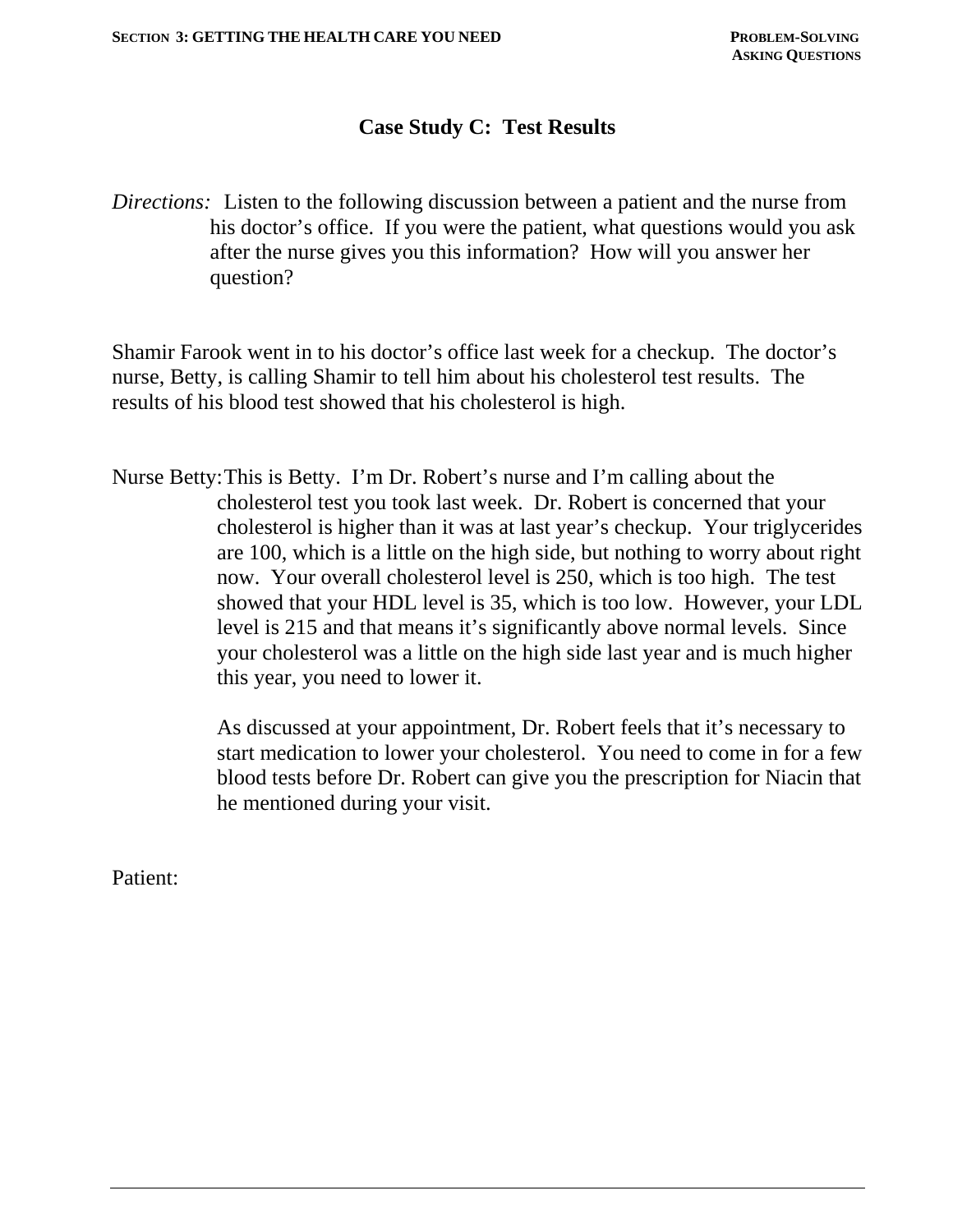### **Case Study D: Information About a New Medication**

*Directions:* Listen to the following discussion between a patient and his doctor. If you were the patient, what would you ask after the doctor gives you this information?

Tomás Martinez went to his doctor's office yesterday for the results of his most recent blood tests. Dr. Perez has just walked into the office to explain what the tests showed.

- Dr. Perez: The results of the blood tests have made me concerned about your cholesterol levels. Your LDL is 279 and your HDL is only 37. Ideally, we want your LDL under 100 and your HDL over 40. Your triglycerides are just about normal. I think the problem is with your LDL receptors, which is a common inherited problem. Your blood tests from 3 months ago also showed your LDL was too high and your HDL was too low. At that time, we decided to try getting those numbers normalized with diet and exercise. You indicated at last week's checkup that you've been sticking to the diet and exercise regimen that we discussed.
- Patient: Yes, I have watched my diet carefully and increased my physical activity. I'm doing about 40 minutes of physical activity at least 5 days a week. Haven't the changes I've made helped my cholesterol?
- Dr. Perez: The belief is that lowering your cholesterol intake can lower your LDL levels and exercising can raise your HDL levels. Unfortunately, diet and exercise are not enough for some patients so we need to treat it pharmacologically as well. I'd like to start you on Lovastatin, a cholesterol-lowering drug.
- Patient: Does this mean I can go back to eating what I want?
- Dr. Perez: No, the Lovastatin will help, but not by itself. You still need to keep up the changes you've made in your diet and continue your physical activity.

There are some side effects of Lovastatin that I'd like to discuss with you. Let me know if you experience muscle pain, tenderness or weakness. It will be the kind of pain you would feel if you were coming down with the flu. It might start gradually such that you hardly notice it. However, you need to tell me about this because it can develop into serious muscle and kidney complications. In addition to watching for muscle pain, you'll be taking blood tests to check your liver function every 3 months. This blood test will be another way to monitor if the Lovastatin is leading to further medical complications. Any questions?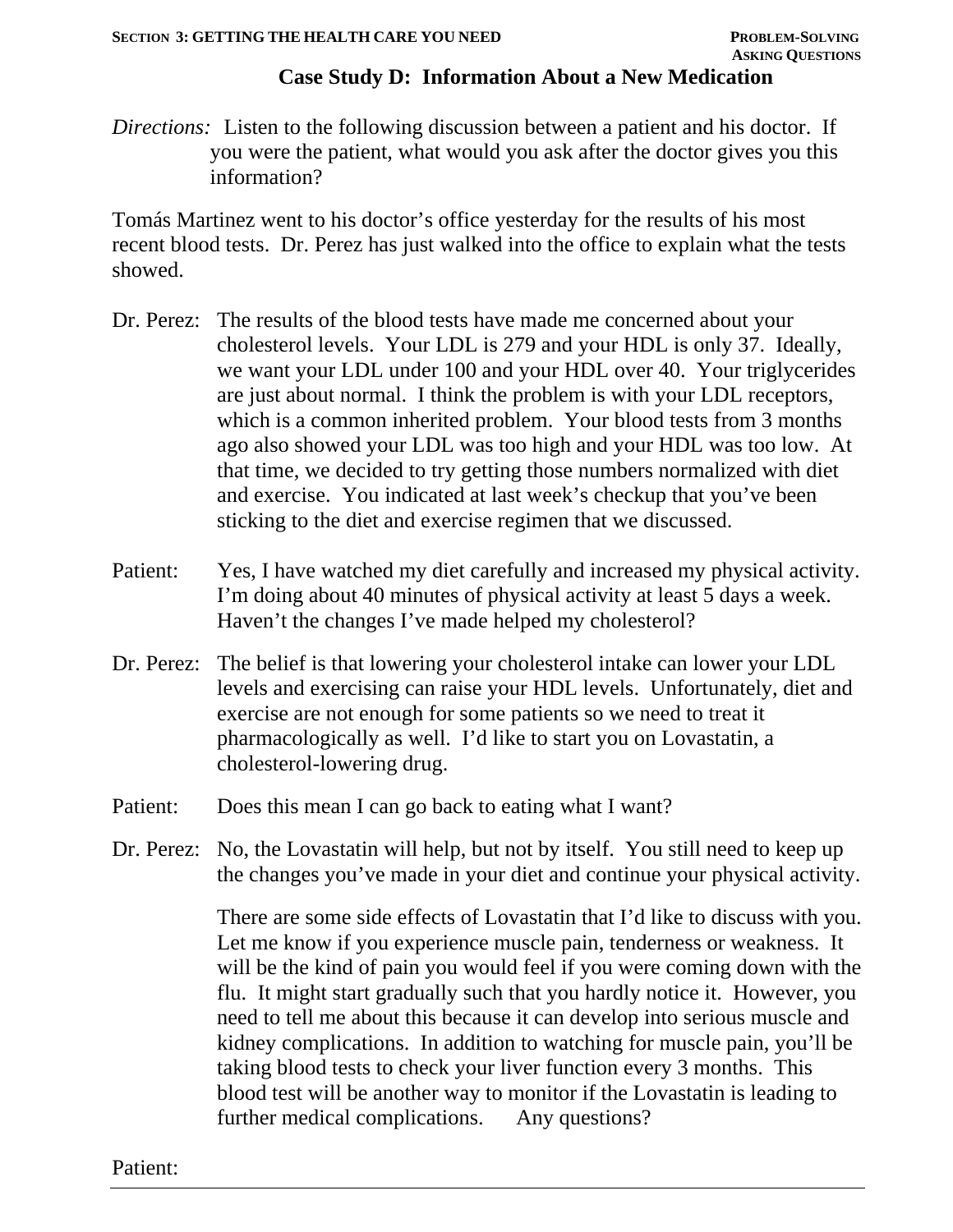### **Case Study E: Getting Ready For a Test**

*Directions:* Listen to the following discussion between a patient and his doctor. If you were the patient, what questions would you ask after you get this information?

Sou Ling, a 46-year-old man, went to see his doctor because he was having rectal bleeding. After he went to the bathroom, he was finding bright, red blood on the toilet paper. He also had some pain in his lower left side. His doctor examined him and told him that he needs a colonoscopy. Dr. Lee met with Sou Ling to talk about the colonoscopy and what Sou needed to do before taking the test.

Dr. Lee: We've scheduled your colonoscopy for 8:00 am on Friday. You'll need to get to the hospital by 7:00 am. You should not eat or drink anything after midnight on Thursday. These sheets have all your instructions listed that you'll need to do before the colonoscopy. It's important that all the instructions be followed.

Patient: Can I have a few minutes to look over these instructions?

Dr. Lee: Sure, I'll come back in about 15 minutes.

[15 minutes later Dr. Lee returns.]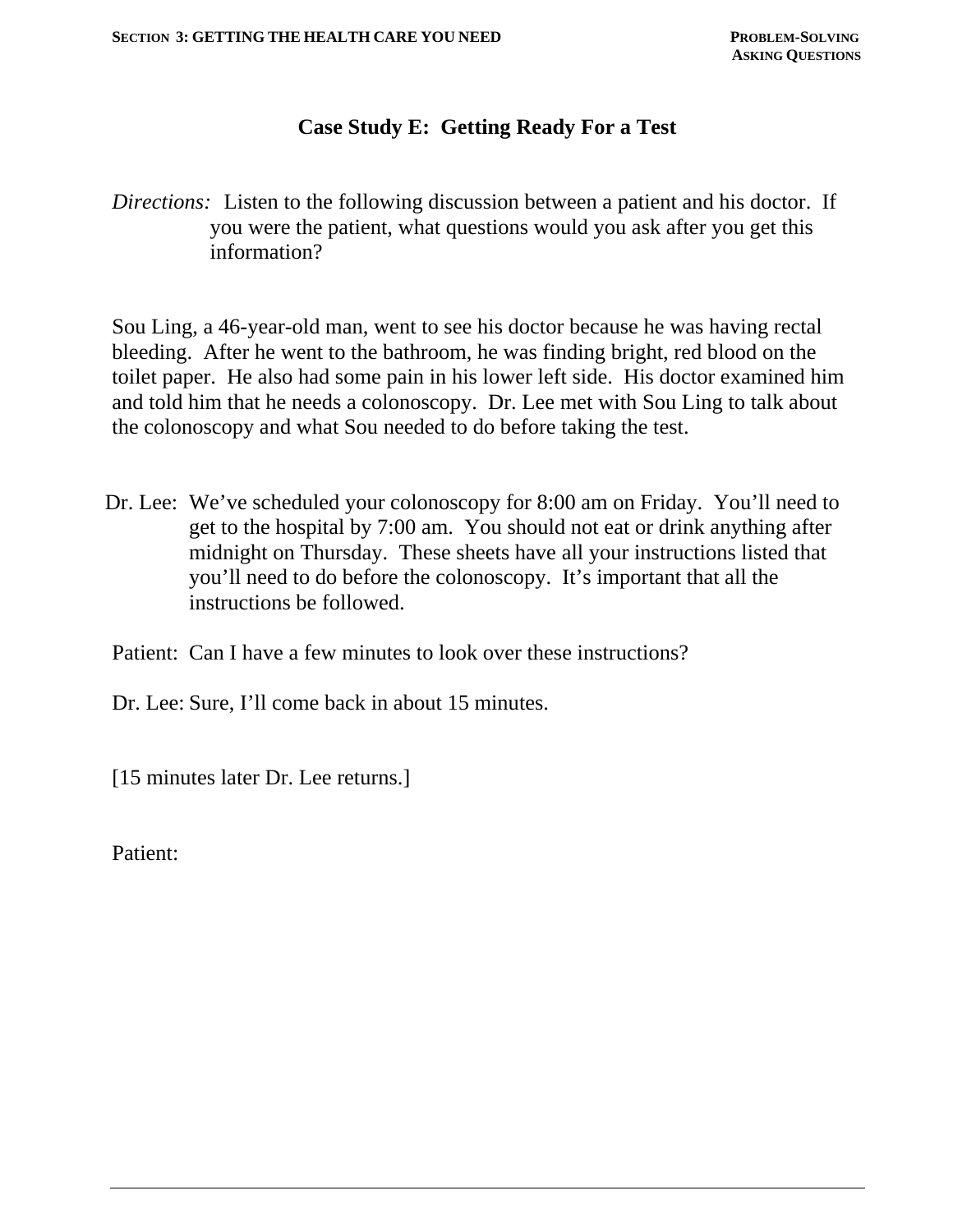#### **Instructions For Colonoscopy Exam (Case Study E)**

Please read ALL instructions at least seven (7) days before your colonoscopy examination.

# **DO NOT**

- Do not eat corn, beans or peas for a few days prior to the exam.
- Do not take aspirin for seven (7) days prior to the exam. Please take TYLENOL instead. NO blood thinners. NO Ibuprofen. NO Vitamin E. DO NOT take supplemental iron one week prior to the exam.

# **DO**

- Do notify the nurse if you need antibiotics for procedures secondary to heart valve replacement, joint replacement within the last two (2) years, or if you are taking Coumadin or Insulin.
- Do have someone with you who can drive you home after the exam. You will be released from the hospital approximately two (2) hours after your procedure is completed.
- Do check with RN about taking daily medication.

### **TWO DAYS BEFORE YOUR EXAMINATION**

You will need to obtain two (2) 1<sup>1/2</sup> fl. oz. bottles of FLEET PHOSPHO-SODA (ginger-lemon flavor or unflavored). This preparation is available over-the-counter; you do not need a prescription. Fleet Phospho-Soda is also available in a 3 fl. oz. size. Divide one bottle in half.

*If you purchase the larger size, do not exceed the recommended dosage given in the instructions, as serious side effects may occur.*

### **ONE DAY BEFORE YOUR EXAMINATION**

Drink ONLY clear liquids for breakfast, lunch and dinner. Solid foods, milk or milk products are NOT allowed.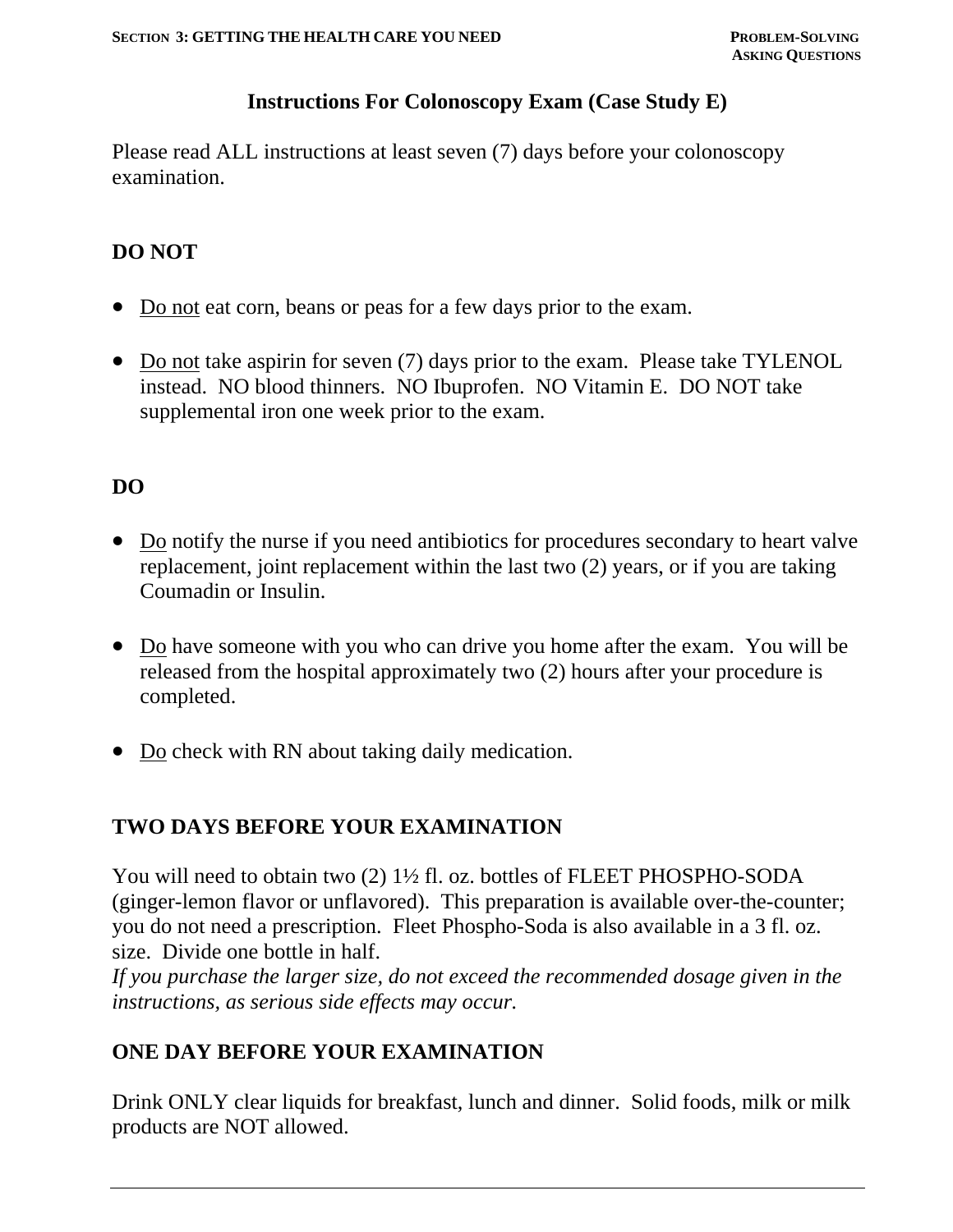## **Instructions For Colonoscopy Exam (Case Study E),** continued

| <b>CLEAR LIQUIDS INCLUDE:</b><br>Strained fruit juices without pulp (apple, white grape, lemonade)<br>Water<br>Clear broth or bouillon<br>Coffee or tea (without milk or non-dairy creamer)<br>Clear flavored waters<br>All of the following that are NOT colored RED or PURPLE:<br>Gatorade/Hi-C<br>Carbonated and non-carbonated soft drinks<br>Kool-Aid (or other fruit flavored drinks)<br>Plain Jello (without added fruits or toppings)<br>Ice Popsicles |
|----------------------------------------------------------------------------------------------------------------------------------------------------------------------------------------------------------------------------------------------------------------------------------------------------------------------------------------------------------------------------------------------------------------------------------------------------------------|
|----------------------------------------------------------------------------------------------------------------------------------------------------------------------------------------------------------------------------------------------------------------------------------------------------------------------------------------------------------------------------------------------------------------------------------------------------------------|

## **At 4:00 PM**

- Add 1 ½ fl. oz. Fleet Phospho-Soda to 4 oz. of cool water or clear liquid.
- DRINK the mixture.
- Follow with 3 full glasses (8 fl. oz.) of approved clear liquids.
- Stay at home near the bathroom.



# **Between 4:00 PM and 10:00 PM**

Drink at least 6 more 8 fl. oz. portions of clear liquids.

# **IT IS VERY IMPORTANT THAT YOU DRINK AS MUCH AS POSSIBLE!!**

### **At 8:00-9:00 PM**

- Add 1 ½ fl. oz. Fleet Phospho-Soda to 4 fl. oz. of cool water or clear liquid.
- DRINK the mixture.
- Follow with 3 full glasses (8 fl. oz.) of approved clear liquids.
- Stay at home near the bathroom.
- You may continue clear liquids throughout the preparation day until 12 midnight. Nothing after.

# **DO NOT EAT OR DRINK ANYTHING ON THE DAY OF YOUR EXAM.**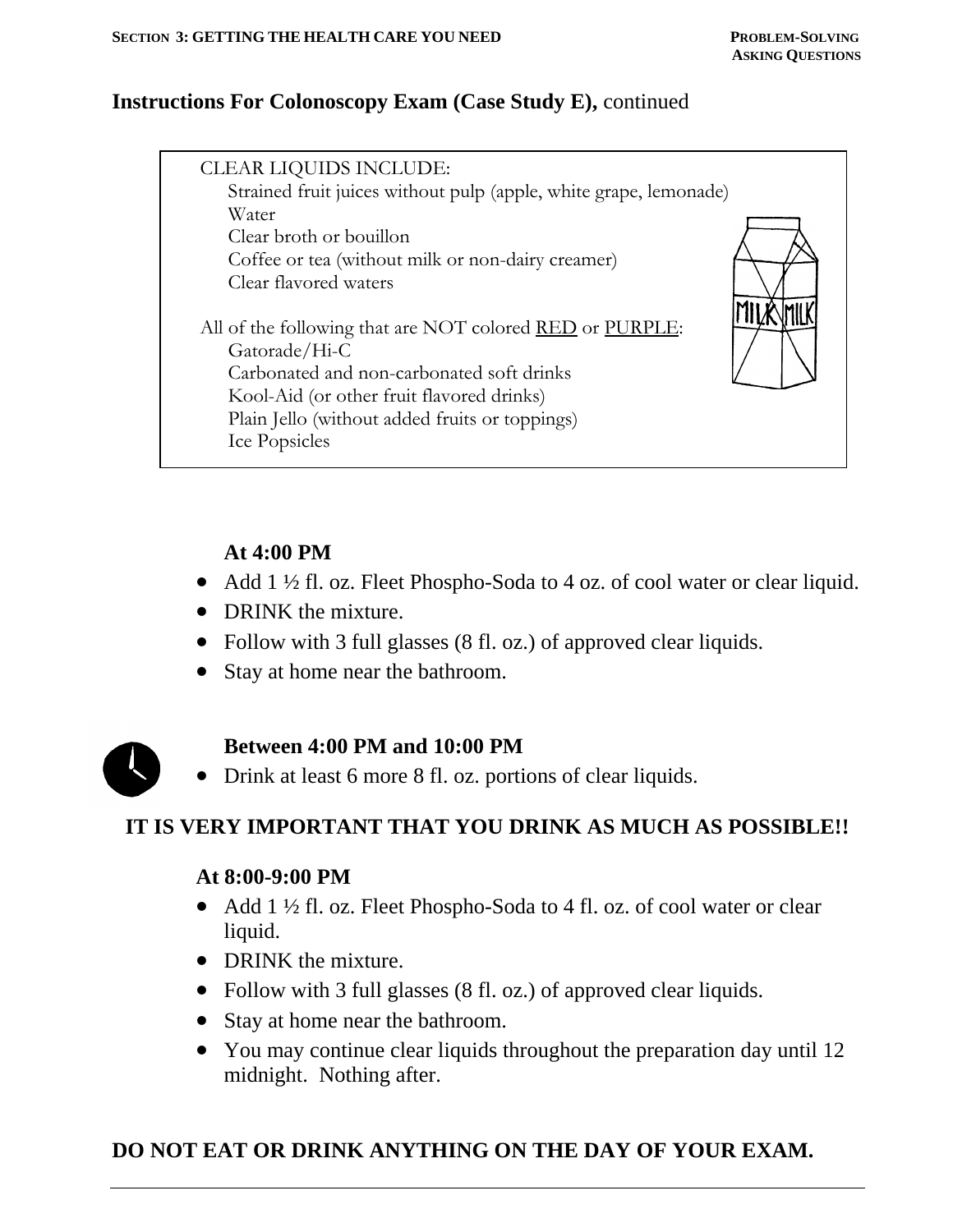### **Case Study F: After Oral Surgery**

*Directions:* Listen to the following discussion between a patient and the nurse from her doctor's office. If you were the patient, what questions would you ask after the nurse gives you this information? How will you answer her question?

Yvonne, a 25-year-old woman, just had oral surgery. She had a wisdom tooth removed. Yvonne's friend, Mónica, is with her to drive her home. Yvonne is still sleepy from the surgery. The nurse has come in to talk to Yvonne and Mónica about what Yvonne should do at home.

Nurse: Your oral surgery went very well. However, you did just go through a surgical procedure and postoperative problems are not unusual. You need to take special care of your mouth to avoid complications. This sheet has all the instructions you'll need to follow over the next few days. It's important that all the instructions be followed. I'll give you some time to read them carefully and I'll come back to answer any questions you or your friend have.

[Mónica reads the instructions to Yvonne. Yvonne is too sleepy to understand all the instructions so she asks Mónica to talk to the nurse.]

[20 minutes later, the nurse returns.]

Nurse: Do you have any questions?

Mónica: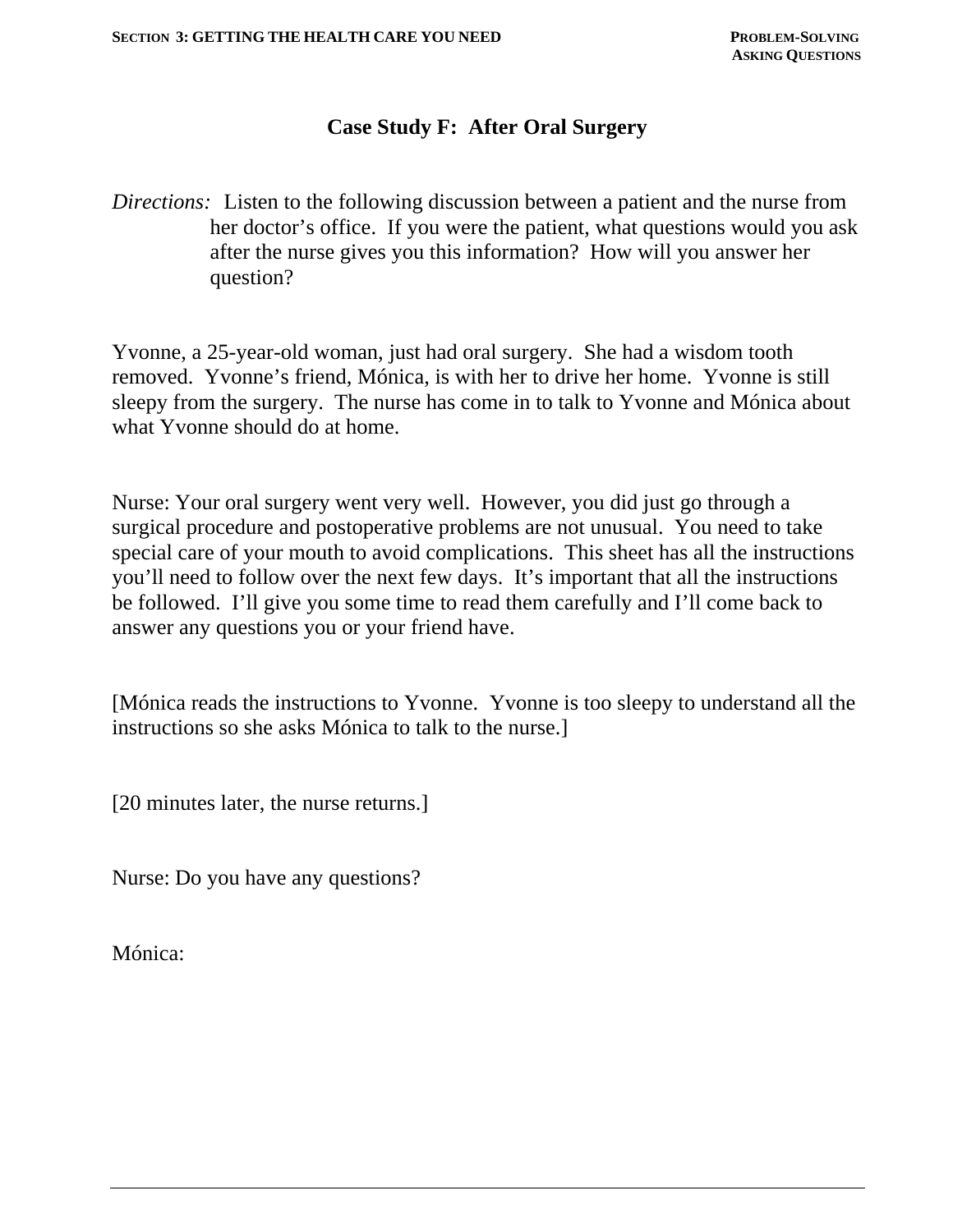## **Home Care Instructions After Oral Surgery (Case Study F)**

- Bite with light, steady pressure for one hour on the gauze placed in your mouth after the surgery. The pressure helps to reduce bleeding and permits formation of a clot in the tooth socket.
- Mild bleeding after oral surgery is normal. If you still have bleeding after three to four hours, raise your head higher than the rest of your body. Then bite with firm, steady pressure on a moist gauze pad or a wet tea bag for 20 minutes. If the bleeding does not stop, call your nurse or doctor.
- Prop your head with several pillows when lying down or sleeping. This will help to reduce swelling and bleeding.
- Use ice packs on surgical area (side of face) for 24-48 hours: apply ice 20 minutes on – 10 minutes off. Bags of frozen peas also work well. Be sure to place a soft cloth (such as a wash cloth) between your face and the cold pack to avoid skin irritation. Lying down with your head turned to one side will allow you to lay the ice pack onto the sore muscle. Roll over and apply the ice pack to the other side of your face if needed for reduction of swelling and pain.
- Drink plenty of fluids. DO NOT USE A STRAW. Sucking may cause bleeding.
- If you had surgery to remove wisdom teeth, or if you have been sedated, take only clear liquids at first, and then soft foods that are easily chewed, for the first 24 hours. No seeds, nuts, rice, popcorn, etc. Try not to chew where your teeth were removed. After 24 hours, you may return to your normal diet as soon as you comfortably can.
- After 24 hours, begin to rinse your mouth frequently with salt water. Rinse four to five times a day, especially after eating. Mix ¼ teaspoon of salt in a tall glass of warm tap water. Rinse with salt water for three days. Do not swallow the salt water.
- After 24 hours, you can brush your teeth as you normally do. Be careful when brushing in the area where you had the surgery.